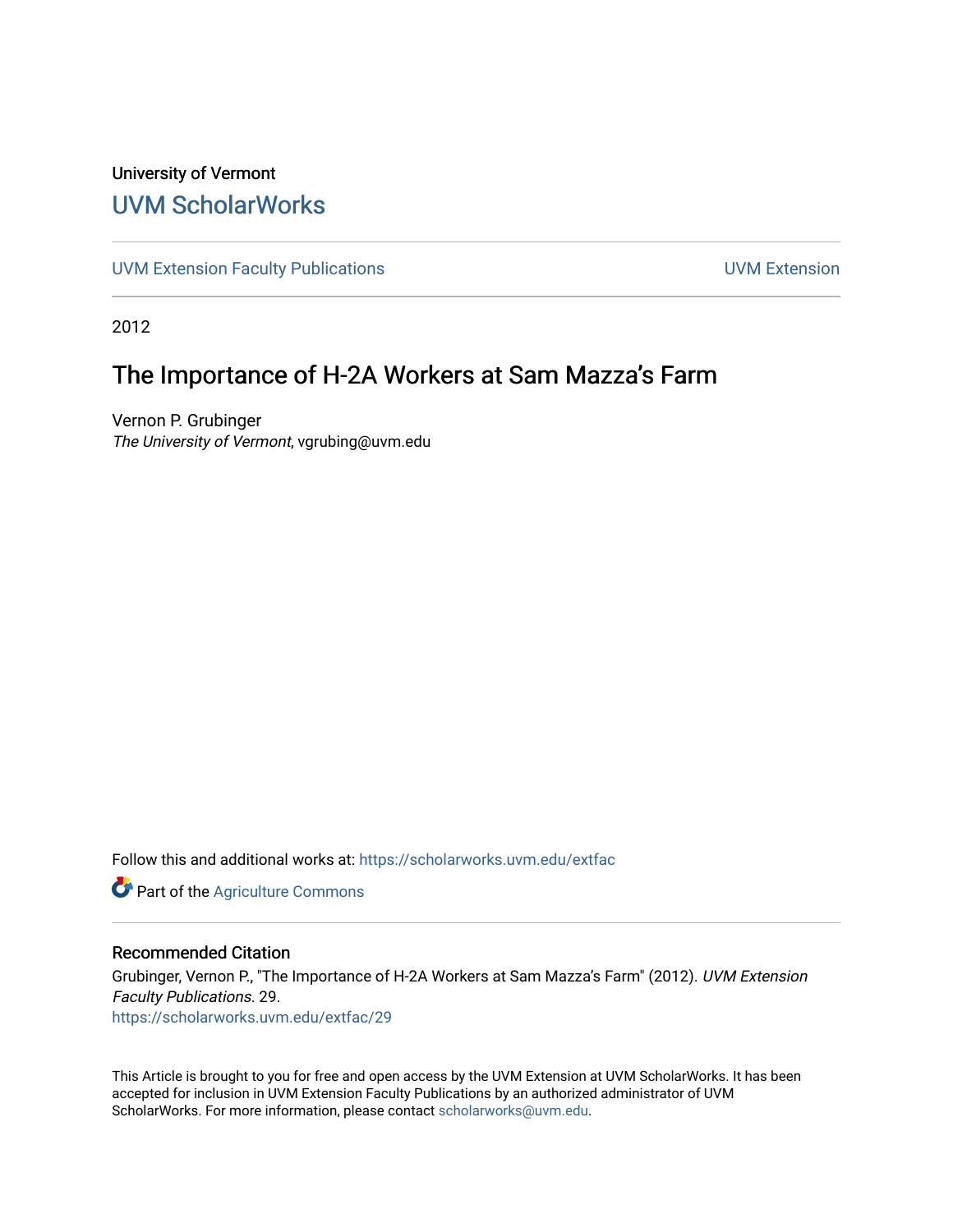

## **The Importance of H-2A Workers at Sam Mazza's Farm** Vern Grubinger, Extension Professor, University of Vermont

Hepburn Montague has been working at Sam Mazza's fruit and vegetable farm for 27 years, even though he lives about two thousand miles away. Hepburn is from Manchester, Jamaica, and every year he travels to and from the same farm in Colchester, Vermont. He is one of about 400 Vermont farm workers in the temporary seasonal worker program commonly known as H-2A.

Gary Bombard is co-owner and production manager at Mazza's and he works side-by-side with two dozen Jamaican men each year, plus or minus, to plant, maintain and harvest a wide variety of crops on over 350 acres of land and 17 greenhouses. "We would not be able to farm without these guys," says Gary. "It's pretty easy to get the crops in the ground but then the hard work starts because there are only so many mechanical aids. You've got to have manual labor, especially to harvest."



*Gary Bombard with Hepburn Montague, far right, and other H2-A Workers*

"We do hire local people when they apply, but many don't show up on time, or at all. Those that do we are happy to have and they quickly develop a respect for the Jamaicans after working with them in the field; 'How do those guys do it?' they ask. There's a lot of bending over, and long days. But it's more than just physical labor; back home the Jamaicans have to improvise a lot and they bring that skill and common sense here.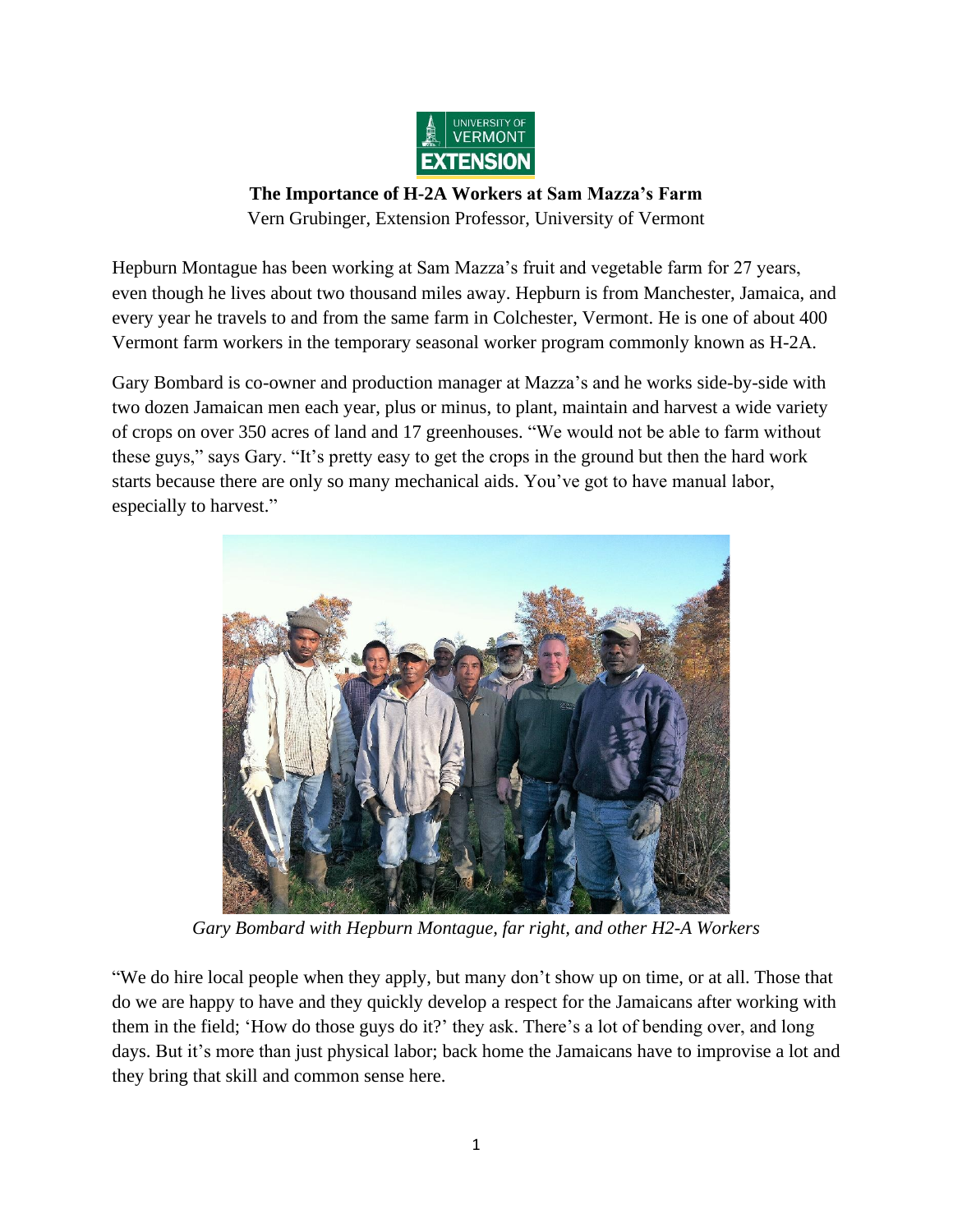For example, one of the men has become our irrigation expert-- he knows how to put the pieces of the system together and fix problems to make it work; he doesn't need me to tell him what to do."

"We understand what working is all about" says Hepburn. "But in Jamaica, even if you have a job, you can't be sure if you'll have work or if you'll get paid. You go to work today and tomorrow there's no money there. Here, you come to work, and you know what you're going to make, and you can plan what to put away. It's very good because it's helped me a lot, and many other people, too. I don't think I would live in a house the way I want to, or be able to send my kids to school. I have four children and in Jamaica you have to pay for the government schools not just the private schools and it's very expensive."

"It was hard at first to be away so much but you get used to it. Now, this is our home and we have another home in Jamaica. It's good to move around; we see and learn a lot of things in the U.S. The men come from all walks of life and all the parishes in Jamaica. You have to apply to the government to enter the program, pass a medical test, and be fit to work; then you get an ID card. In the spring they call you and tell you when they will fly you from Kingston to Florida. From there we take a charter bus to New York, and men get off along the way to take other buses or vans that go to their farms. At first you don't know who is coming with you but then it is the same men coming back each year."

Gary explains, "We send in a list of names of the men that have already been here that we want to come back, which is usually all of them. Our guys are family men, they come are here to work and send their money home. A private travel company in Florida takes our paperwork and makes the arrangements with the Jamaican government."

The H-2A agricultural guest worker program establishes a legal means for agricultural employers who anticipate a shortage of domestic workers to bring foreign workers to the U.S. to perform temporary or seasonal labor. It's not the first program to do this, the Bracero contract labor program allowed millions of workers to come from Mexico to harvest crops in the Southwestern United States between 1942-1964. Now, the H-2A program is open to workers from over 50 countries, many in the Caribbean. In recent years it has grown, allowing about 60,000 workers annually to come to this country to work. While it's an important program, it hardly makes a dent in the need for foreign farm workers which is estimated to be up to 3 million people a year in the U.S., and it's estimated that half of all these workers are undocumented.

H-2A is not a simple program for farmers to participate it. It is requires the involvement of three federal agencies. The Department of Labor (DOL) issues the labor certifications and oversees compliance with labor laws; U.S. Citizenship and Immigration Services (USCIS) approves the individual petitions from workers, and the Department of State (DOS) issues their visas through oversea consulates.